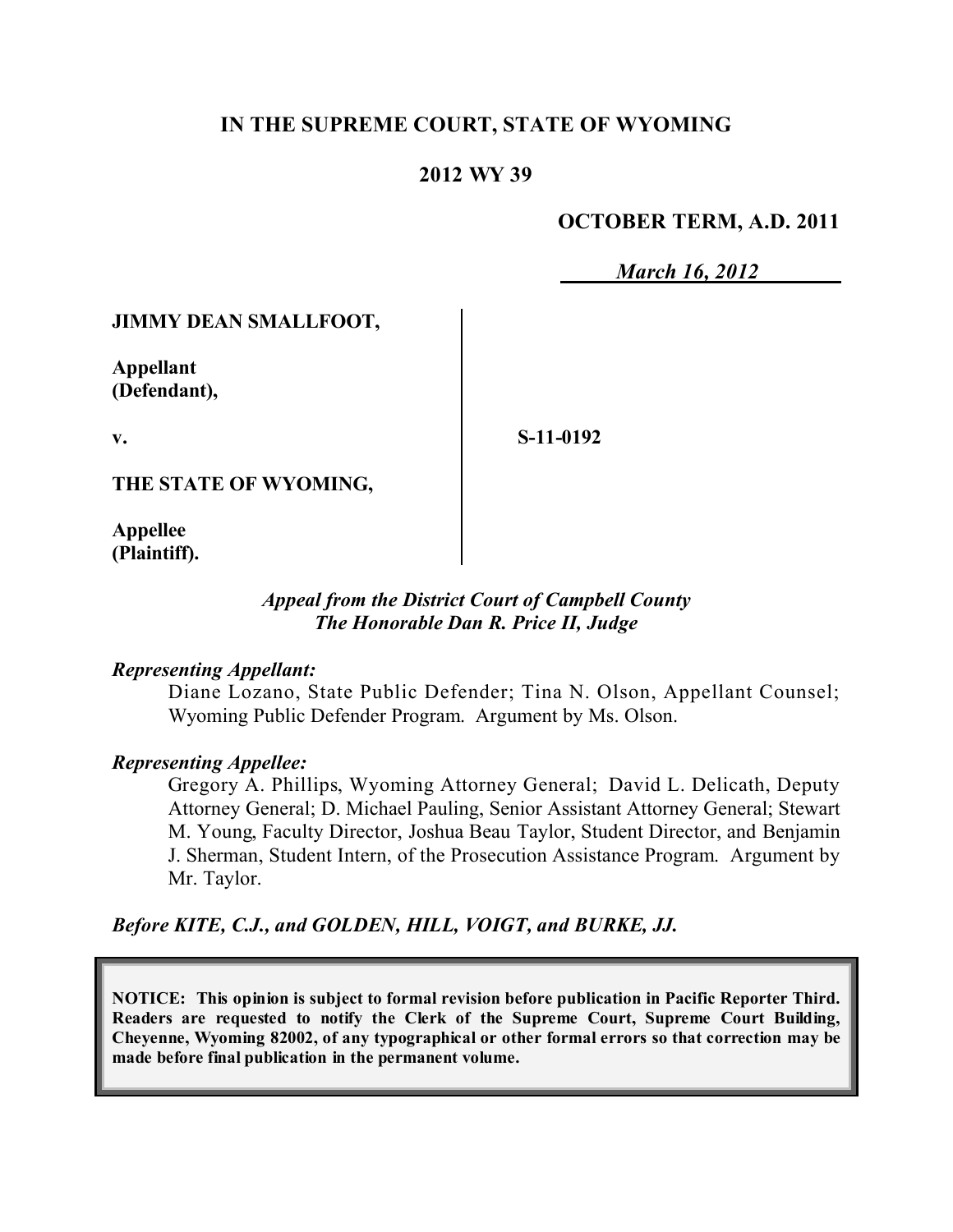**GOLDEN**, Justice.

[¶1] Appellant Jimmy Dean Smallfoot entered a conditional guilty plea to a charge of possession with intent to deliver a controlled substance. He reserved the right to appeal the district court's denial of his motion to suppress the marijuana discovered inside his residence. Smallfoot claims the drug evidence should have been suppressed because it was the fruit of a constitutionally infirm warrantless entry into his home. We disagree and affirm the district court's suppression ruling.

## **ISSUE**

[¶2] Smallfoot offers this issue for our consideration:

Did the trial court err in denying Appellant's motion to suppress evidence obtained in the warrantless search of his residence?

# **FACTS<sup>1</sup>**

[¶3] Around the latter part of July 2010 the Gillette Police Department received information that Elisha Gengozian was selling marijuana from a house located on West Juniper Lane. In the course of their investigation, police observed Gengozian regularly entering and leaving the residence. Police eventually decided to speak with Gengozian regarding the alleged drug activities.

[¶4] On August 6, 2010, Detective Derek Weinhardt executed a traffic stop of a vehicle in which Gengozian was a passenger. Shortly thereafter, Lieutenant Brent Wasson<sup>2</sup> and a canine unit arrived at the scene. The canine was directed around the vehicle and alerted to the presence of controlled substances. When Gengozian was removed from the vehicle and frisked, police found marijuana on his person.

[¶5] After being advised of his Miranda rights, Gengozian agreed to speak with Detective Weinhardt and Lieutenant Wasson. Gengozian informed the officers that he and his roommate, Kalvin, who both lived at the house on West Juniper Lane, had been selling marijuana to earn money to move to Denver, Colorado. Gengozian stated that he lived at the residence with his stepfather, Smallfoot, and that he had been paying Smallfoot rent from the proceeds of the marijuana sales. Gengozian reported that Smallfoot was fully aware of his drug activities.

 $\overline{a}$ <sup>1</sup> We take these facts from the district court's findings, drawing on the record for additional facts as necessary.

 $2<sup>2</sup>$  At the time of this incident, Lieutenant Wasson was the supervisor of the police department's narcotics unit.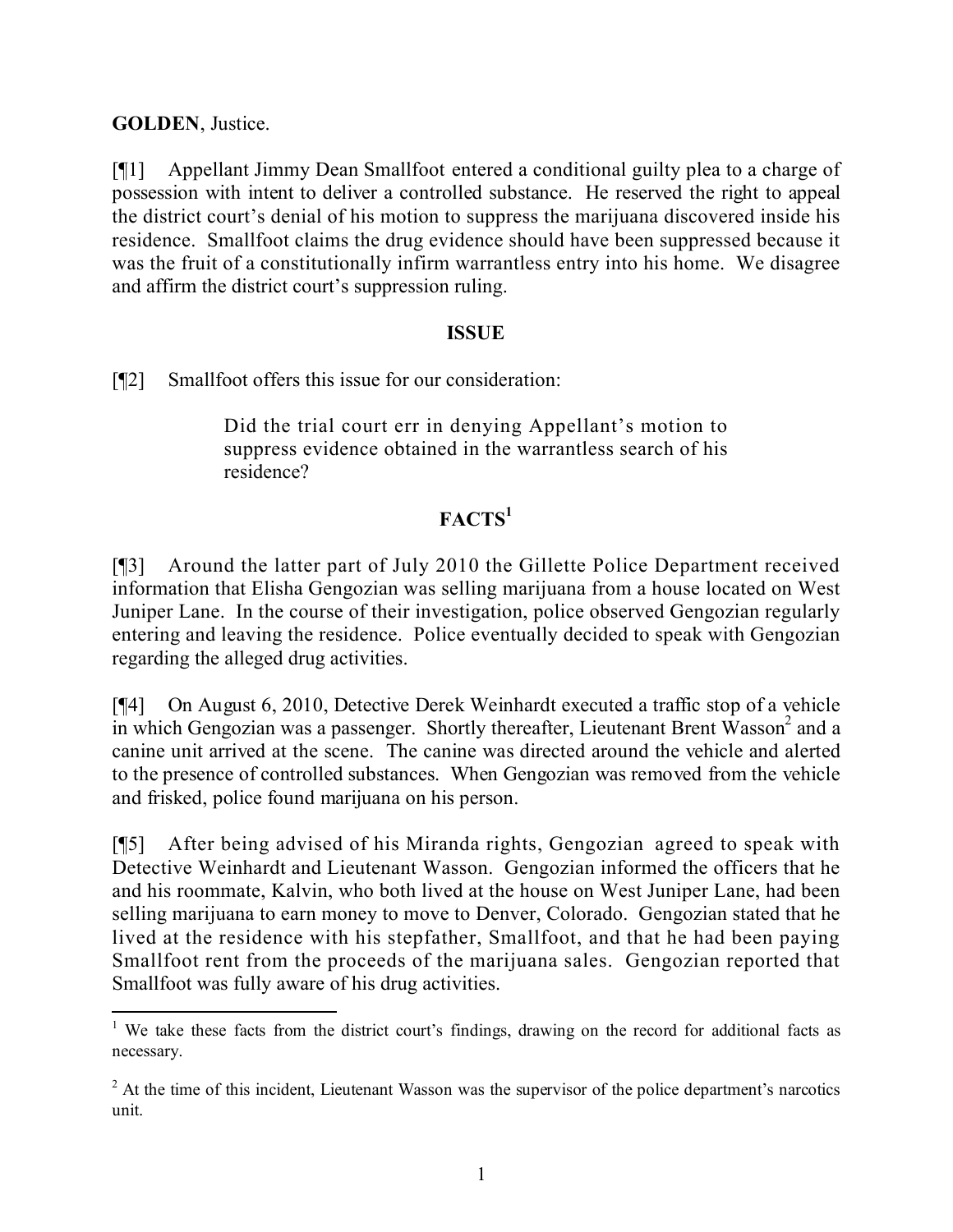[¶6] In addition, Gengozian reported that he had additional marijuana, as well as approximately \$1,500.00 in proceeds from his drug sales, secreted in the home on West Juniper. He agreed to take the officers there and gave them permission to enter the premises to retrieve the marijuana and proceeds. A consent form to that effect was prepared as the officers and Gengozian arrived at the residence.

[¶7] While the officers and Gengozian were approaching the house on foot, Smallfoot exited the residence. Gengozian pointed and yelled at Smallfoot, and Smallfoot reentered the home. Although neither Detective Weinhardt nor Lieutenant Wasson saw Smallfoot at that time, they observed Gengozian pointing and yelling at someone outside the home and learned from Gengozian that the person was Smallfoot.

[¶8] Lieutenant Wasson informed Gengozian that, in light of the circumstances, they needed to enter the house immediately, and Gengozian agreed to let them do so. To facilitate that entry, Gengozian opened a door into a large area of the lower level of the residence that appeared to be both a living room and a bedroom. Once inside, the officers saw Smallfoot running toward them from an adjacent room carrying several small bags of marijuana. Smallfoot stopped when he saw the officers and dropped the marijuana at the feet of Lieutenant Wasson.

[¶9] Thereafter, Gengozian went to a dresser located in the large living room/bedroom, retrieved the money he had earned from his drug sales, and handed it to Lieutenant Wasson. Gengozian then signed the consent form, and the officers searched the room and seized paraphernalia and additional marijuana. After gathering the evidence, the officers left the residence. Neither Smallfoot nor Gengozian were arrested at the time.

[¶10] Approximately seven weeks later, on September 29, 2010, the State charged Smallfoot with one count of possession with intent to deliver a controlled substance (marijuana) under Wyo. Stat. Ann. § 35-7-1031(a)(ii) (LexisNexis 2011) (Count I) and conspiracy to deliver a controlled substance (marijuana) in violation of Wyo. Stat. Ann. § 35-7-1042 (LexisNexis 2011) and § 35-7-1031(a)(ii)<sup>3</sup> (Count II). Smallfoot filed a motion to suppress the marijuana evidence seized from his home, claiming it was obtained in violation of his constitutional rights. In particular, Smallfoot claimed Gengozian did not have the authority to consent to the officers' search of his residence and, consequently, the officers' warrantless entry into the home was constitutionally impermissible. After a hearing, the district court denied his motion. The district court concluded the officers lawfully entered the home pursuant to what they believed was valid consent and exigent circumstances, and that, once inside, they discovered the

 $\overline{a}$ 

 $3 \times 3$  5-7-1031(a) of the Wyoming Controlled Substances Act makes it unlawful for any person to "manufacture, deliver, or possess with intent to manufacture or deliver, a controlled substance" and §35-7-1042 makes it unlawful to attempt or conspire to commit, among other things, any of these enumerated offenses.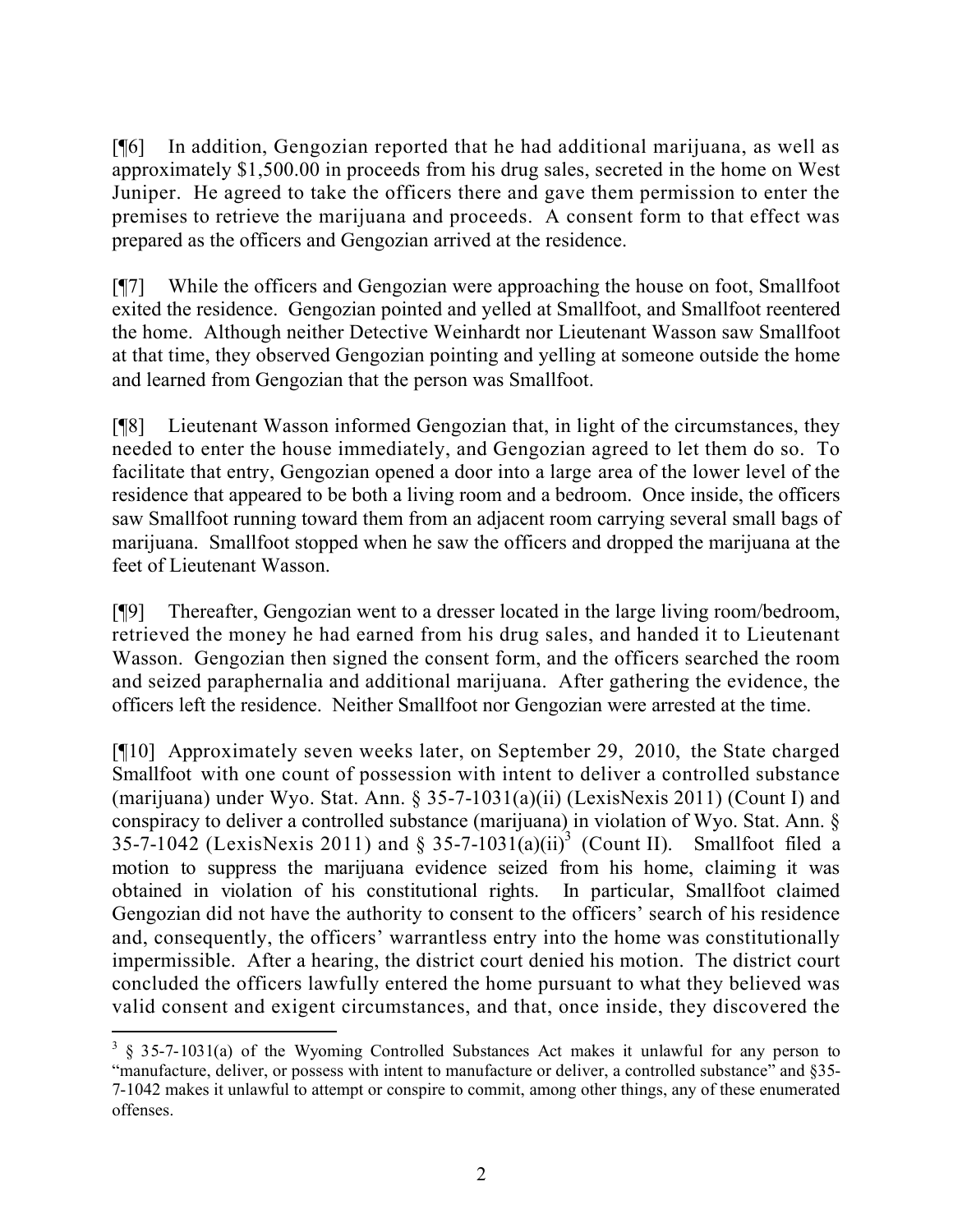marijuana in plain view. In this latter regard, the district court determined the officers entered into a common area of the home over which Gengozian had authority and that Smallfoot, through his own actions of carrying the marijuana into that common area, placed the marijuana in the plain view of the officers.

[¶11] On April 8, 2011, Smallfoot entered a conditional plea of guilty on Count I, reserving the right to appeal the district court's denial of his suppression motion. In exchange for his plea, the State dismissed Count II and agreed to recommend a suspended prison sentence. The district court later sentenced Smallfoot to a term of imprisonment of four to eight years, which it suspended in favor of eight years of supervised probation. This appeal followed.

## **STANDARD OF REVIEW**

[¶12] The standard employed when reviewing a district court's denial of a motion to suppress is well established:

> When reviewing a district court's decision on a motion to suppress evidence, we defer to the court's findings on factual issues unless they are clearly erroneous. *Campbell v. State,* 2004 WY 106, ¶ 9, 97 P.3d 781, 784 (Wyo. 2004). We view the evidence in the light most favorable to the district court's decision because it is in the best position to assess the witnesses' credibility, weigh the evidence and make the necessary inferences, deductions and conclusions. *Id.* The constitutionality of a particular search and seizure, however, is a question of law that we review *de novo. Id*.

*Garvin v. State,* 2007 WY 190, ¶ 10, 172 P.3d 725, 728 (Wyo. 2007) (quoting *Hembree v. State*, 2006 WY 127, ¶ 7, 143 P.3d 905, 907 (Wyo. 2006)).

## **DISCUSSION**

[¶13] Smallfoot contends that in denying his motion to suppress, the district court erroneously concluded the officers lawfully entered his home upon valid consent and under exigent circumstances. Before considering the merits of Smallfoot's complaint, we are compelled to address two preliminary matters. First, Smallfoot's argument seeks to have this Court view the evidence in the light most favorable to him. We cannot, and will not, consider the evidence in this manner. Second, although Smallfoot challenges the district court's suppression ruling under both Article 1, § 4 of the Wyoming Constitution and the Fourth Amendment to the United States Constitution, he does not provide any legal analysis that the outcome under the Wyoming Constitution would differ from the federal constitution. Smallfoot's state constitutional argument consists of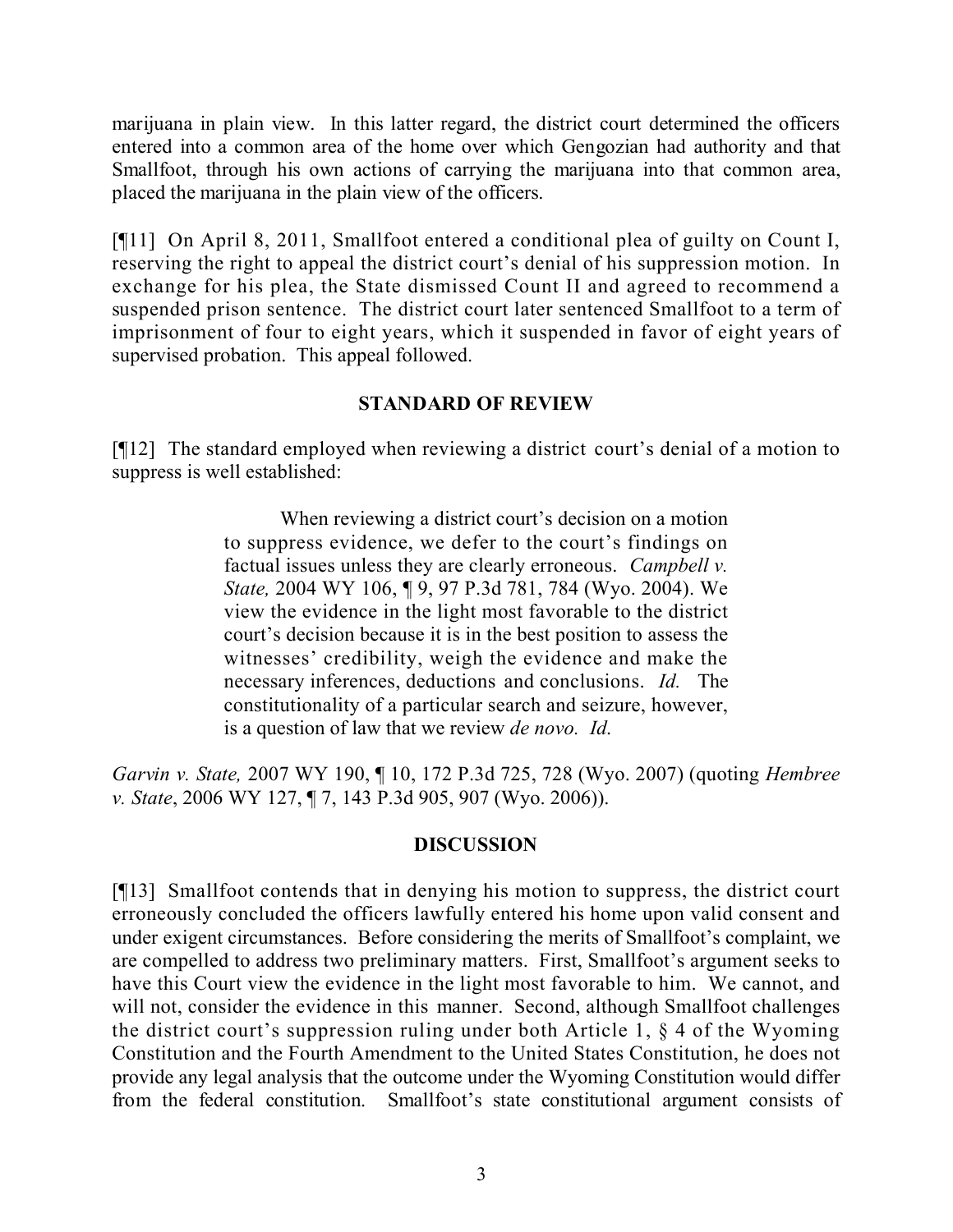nothing more than a recitation of a passage from *O'Boyle v. State*, 2005 WY 83, 117 P.3d 401 (Wyo. 2005), and an assertion that "the warrantless entry and search of [his] residence was not reasonable under all the circumstances." This Court has consistently declined, as a matter of policy, to consider a state constitutional claim in the absence of a sufficient argument supporting "adequate and independent state grounds." *Cohen v. State,* 2008 WY 78, ¶ 23, 191 P.3d 956, 962 (Wyo. 2008); *Rideout v. State*, 2005 WY 141, ¶ 15, 122 P.3d 201, 205 (Wyo. 2005); *Vassar v. State*, 2004 WY 125, ¶ 14, 99 P.3d 987, 993 (Wyo. 2004). *See also Cotton v. State*, 2005 WY 115, ¶ 14, 119 P.3d 931, 934 (Wyo. 2005). Accordingly, we will confine our analysis of Smallfoot's complaint to federal constitutional principles.

[ $[14]$  The Fourth Amendment to the United States Constitution<sup>4</sup> generally prohibits the warrantless entry and search of a person's home. *Illinois v. Rodriguez*, 497 U.S. 177, 181, 110 S.Ct. 2793, 2797, 111 L.Ed.2d 148 (1990). This prohibition, however, does not apply to situations in which consent has been obtained from either the individual whose property is being searched or a person who possesses common authority over the premises. *Id*.; *see also United States v. Matlock*, 415 U.S. 164, 171, 94 S.Ct. 988, 993, 39 L.Ed.2d 242 (1974). Common authority

> rests . . . on mutual use of the property by persons generally having joint access or control for most purposes, so that it is reasonable to recognize that any of the co-inhabitants has the right to permit the inspection in his own right and that the others have assumed the risk that one of their number might permit the common area to be searched.

*Matlock*, 415 U.S. at 171 n.7, 94 S.Ct. at 993 n.7. Even if the person does not in fact have such authority, police officers may rely on his consent if they reasonably, though erroneously, believe that he possesses such authority. *Rodriguez*, 497 U.S. at 186, 110 S.Ct. at 2800.

> As with other factual determinations bearing upon search and seizure, determination of consent to enter must "be judged against an objective standard: would the facts available to the officer at the moment . . . 'warrant a man of reasonable caution in the belief'" that the consenting party had authority over the premises? *Terry v. Ohio*, 392 U.S. 1, 21-22, 88 S.Ct. 1868, 1880, 20 L.Ed.2d 889 (1968). If not, then warrantless entry without further inquiry is unlawful unless authority actually exists. But if so, the search is valid.

 $\overline{a}$ 

<sup>&</sup>lt;sup>4</sup> The Fourth Amendment protects "[t]he right of the people to be secure in their person, houses, papers, and effects, against unreasonable searches and seizures." U.S. Const. amend. IV.